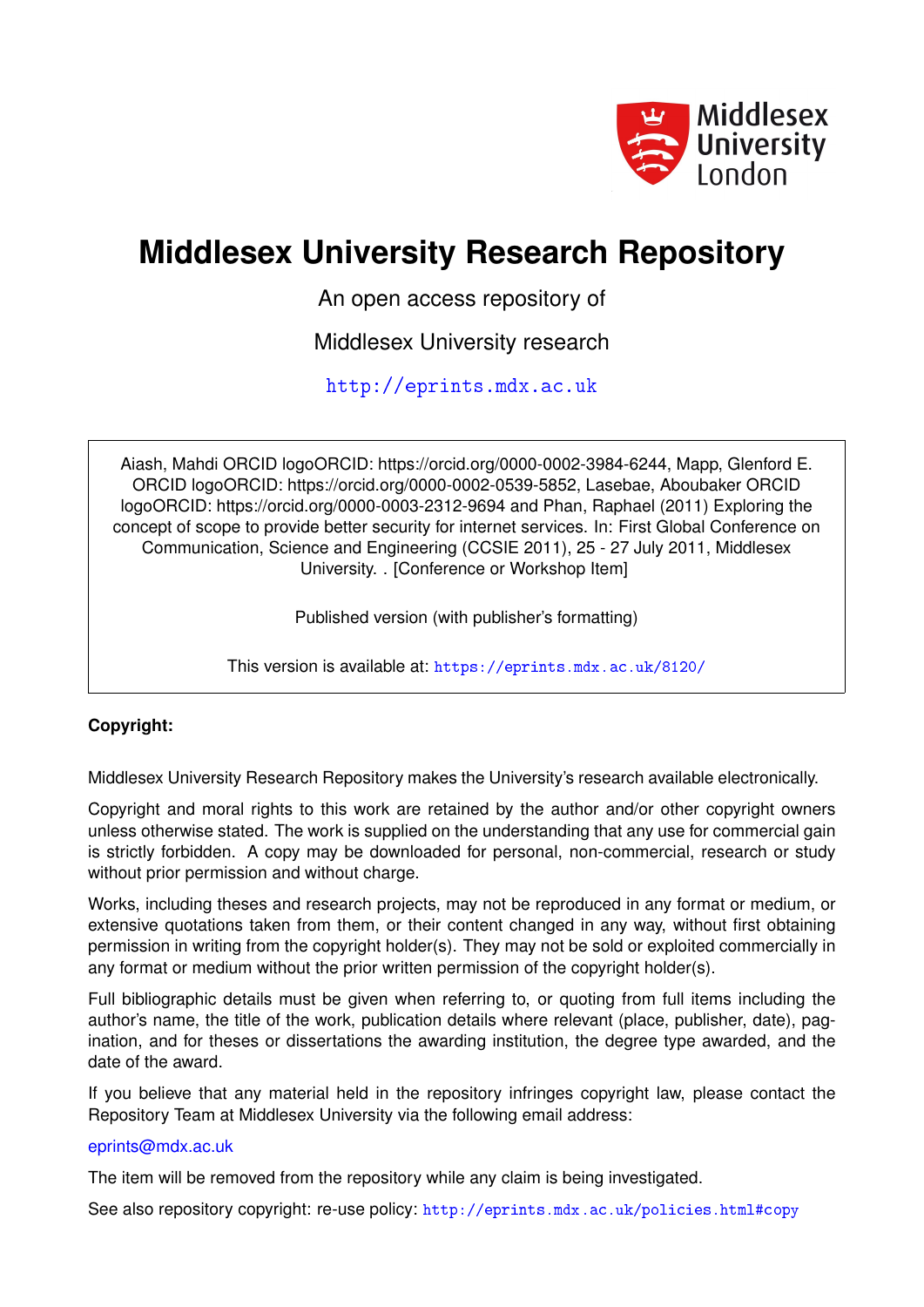# Exploring the Concept of Scope to Provide Better Security for Internet Services

Mahdi Aiash, Glenford Mapp, Aboubaker Lasebae School of Engineering and Information Science Middlesex University London, UK Email:M.Aiash, G.Mapp, A.Lasebae@mdx.ac.uk

Raphael Phan Electronic and Electrical Engineering Loughborough University Loughborough, UK Email: R.Phan@lboro.ac.uk

*Abstract*—The Internet was originally designed to support universal reachability by allowing any host to communicate with any end server over the globe. Unfortunately, this feature has been abused by attackers to overload the servers with malicious traffic. In order to deal with this situation, many mechanisms such as Firewalls and Access Lists have been introduced to restrict servers' accessibility only to legitimate users. This paper discusses some of these mechanisms, highlights their pros and cons and then proposes a new mechanism that attempts to limit a server's reachability based on its operational scope.

#### I. INTRODUCTION

Whenever a device accesses the Internet, it needs to register with some Internet servers such as the Domain Name System (DNS)[5] [6] and the Dynamic Host Configuration Protocol (DHCP)[7] [8] to uniquely identify itself and obtain network resources. This allows information to be sent and routed among hosts over the globe. The current Internet is characterised by its open and dynamic nature, these properties enable the Internet to provide universal reachability; any host could send (and receive) any volume/type of traffic to (and from) any other host. This traffic might contain unwanted, hidden software that installs itself on the destination device and acts maliciously.

This open nature of the Internet, makes it vulnerable to serious security threats which come in form of compromise and resource exhaustion attacks. While the first subverts the victim end host itself (client or server), the latter leaves the server intact but however overloads it with a huge volume of traffic and thus preventing it from serving legitimate clients. These two attacks target the availability of services and thus, are categorized as forms of Denial of Service (DoS) attacks.

An obvious solution to deal with these attacks is by controlling access to the victim through the implementation of primitive mechanisms such as Access Control Lists (ACls) [9] [10], Firewalls [11] and Network Address Translation (NAT) [1] [3]. However, as will be discussed later, these mechanisms are adds-on to the communication procedure rather than an integrated security solution, this increases the complexity of setting up the connection and breaks the desired end-to-end connectivity feature of the Internet. Therefore, the authors in [2] proposed a comprehensive way for restricting servers' accessibility known as "Off By Default". Unlike the current

"On By Default", the servers in the " Off By Default" world could specify the source and the type of the traffic, they are willing to receive and thus, restricting the server accessibility. In spite of the significance of this approach, there are many implementation concerns in terms of the scalability and adaptability of this concept in the current Internet structure.

In order to address the shortages of "Off By Default" and to provide a systematic way to define and enforce servers' reachability, the authors in this paper introduce the scope concept which limits servers' visibility based on their functionality, and thus, four scopes have been proposed: Local, Local Area Network (LAN); Domain and Global scopes. Additionally, to show how these scopes could be enforced, the authors proposed novel models that describe the transactions between different components of the Internet. The paper is organised as follows: Section 2 analyses current, security mechanisms namely, the ACL, Firewall; NAT and "Off By Default" which control the server's accessibility. An enhanced model of the " Off by Default" by integrating the scopes concept is presented in Section 3. In Section 4, our proposed model is presented along with the recently introduced new addressing scheme. A potential application of the proposed model with 4G systems is described in Section 5. Further work and the conclusion are presented in Section 6.

#### II. RELATED WORK

The proposed security applications to address the aforeexplained situation are mainly based on access control mechanisms, these are as follows:

#### *A. Access Control Lists and Firewalls*

One of the earliest attempts to enforce access control was by configuring ACLs on the network's routers, ACLs provide basic packet filtering to protect the networks from the outside world [9]; they filter the traffic and based on pre-configured criteria such as the Source/destination IP address or ports numbers, they will forward or block packets on the interface routers. As stated in [9], configuring ACLs on the edge routers could mitigate many threats such as IP spoofing and DoS TCP SYN flooding. However, configuring ACLs is an errorprone procedure and for each traffic type a new rule has to be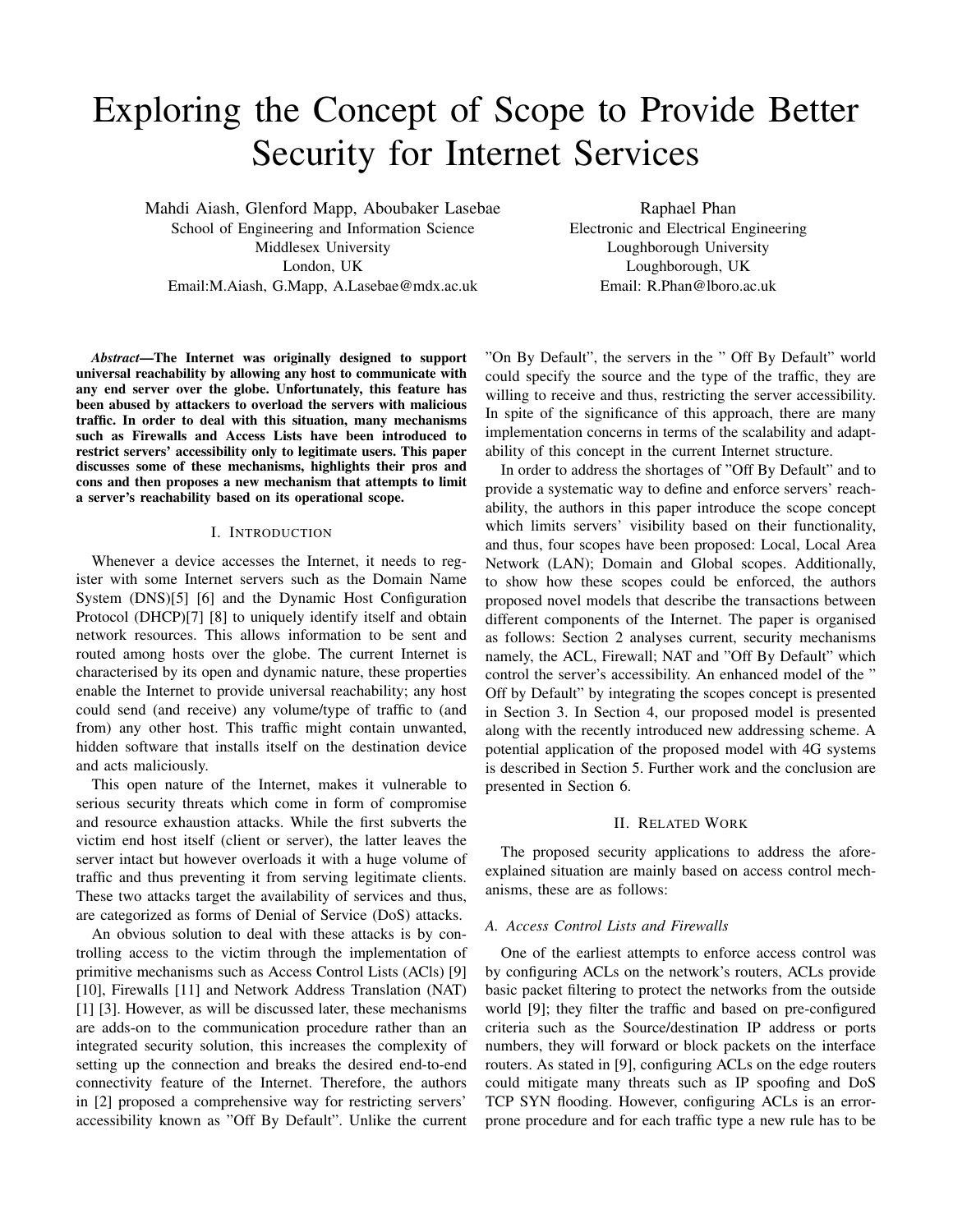added. Additionally, ACLs perform stateless packet inspection without considering the state of the whole session.

Firewalls address the shortages of basic ACLs, provide layered defence mechanisms; perform stateful packet inspection and have application awareness for a few transport protocols. This offers a higher level of protection than basic packet filtering. The firewalls also consider the state of the connection and thus, differentiate between packets belonging to different sessions. However, the problem with the Firewall is that, it breaks a single sessions into two connections and thus, it can have detrimental effects on end-to-end performance.

#### *B. Network Address Translation*

The idea of hiding the identity of the servers from external entities was initially proposed by the Network Address Translation (NAT) [1] where the NAT server acts as an IP converter that maps private IP addresses (the ones used in the internal network) to globally, registered addresses, in an attempt to allow hosts in private networks to transparently communicate with external hosts and visa versa.

However, the implementation of the NAT does not come without potential drawbacks. For instance, the connection between the hosts residing behind the NAT is broken on the first NAT-supporting router, this contradicts with the end-toend concept which used to be the core principle of the current Internet [3]. Additionally, there are serious concerns about the operability of the NAT and Firewalls as well as the scalability of the NAT database.

### *C. Off By Default*

To reduce the complexity and the overhead resulting from implementing the previous mechanisms, the authors in [2] proposed an integrated, access control-based approach through which, the host explicitly specifies the traffic it wants routed to it; thus defining its reachability. In this approach, the routers will not automatically route the packets unless explicitly directed to do so by the destination host.

This proposal however suffers from a number of drawbacks: Firstly, this approach requires the network to maintain accessibility information for each destination, this might place a burden on the network infrastructure. Secondly, the end host should be able to regulate its reachability for a wide spectrum of applications and protocols, update it in case of any modification, and then convey this information to the access router in a systematic way. Table I summarizes the pros and cons of the access control mechanisms.

#### III. THE ENHANCED OFF BY DEFAULT

Although, the approach of "Off By Default" has addressed many drawbacks of the primitive access control mechanisms, it comes with problems of its own which might set challenges in front of any implementation attempt. Therefore, in this section, we introduce our approach to address the afore-mentioned security challenges. Our proposal is based on the "Off By Default" approach, however; it avoids most of its shortages.

TABLE I A BRIEF DESCRIPTION OF THE RELATED APPROACHES

| The Mechanism    | Advantages                                                                                                                                    | Disadvantages                                                                                                                             |
|------------------|-----------------------------------------------------------------------------------------------------------------------------------------------|-------------------------------------------------------------------------------------------------------------------------------------------|
| ACLs             | Mitigates IP spoofing<br>and DoS TCP SYN<br>flooding                                                                                          | Provides only state-<br>less packet inspection                                                                                            |
| <b>Firewalls</b> | Support layered de-<br>fence mechanism and<br>stateful packet filter-<br>ing                                                                  | Break the end-to-<br>end connection's<br>property, adds-on<br>security mechanism<br>that is vulnerable to<br>configuration error          |
| <b>NAT</b>       | Less administrative<br>effort, was the first to<br>hide the identity of<br>the server rather than<br>preventing packets<br>from getting to it | Contradicts with the<br>end-to-end concept,<br>interoperability<br>problems with<br>the Firewalls and<br>newer version of IP<br>addresses |
| Off By Default   | More integrated than<br>the previous mecha-<br>nisms                                                                                          | Place a burden on<br>the network infras-<br>tructure, Not fully in-<br>tegrated                                                           |

In summary, our proposed approach tries to address the following drawbacks of the "Off By Default":

- 1) Currently, with the "Off By Default", the server could choose the hosts it wants to accept traffic from, this approach is not scalable nor applicable. To deal with this situation, it might be better for the server to set more general rules to determine its accessibility rather than specifying access rules per host.
- 2) Although, the "Off By Default" provided a certain degree of integration, the server still needs to explicitly specify its reachability to the gateway router which will propagate this to all routers via routing table update procedure. We agree that the gateway router must be aware of the server's accessibility, however, the process of conveying this information outside the network should be accomplished with a minimum involvement of the server. Additionally, we believe that only concerned entities should know the server's accessibility.

#### *A. The Scope Concept*

To address the problems of "Off By Default", we propose a novel, more efficient approach to convey the access control information to the relevant entities. In this approach the visibility of servers is defined by the scope of there functionality, thus, four main scopes have been introduced:

- The Local Scope: Local services could only be accessed from within the same machine; The existence and state of the services are not made known to any devices or applications outside the machine.
- The LAN Scope: the services are available for the clients at the Local Area Network (LAN).
- The DOMAIN Scope: the Server is accessible for all client within the Administrative domain. For instance only users of the www.XYZ.com could access the sever.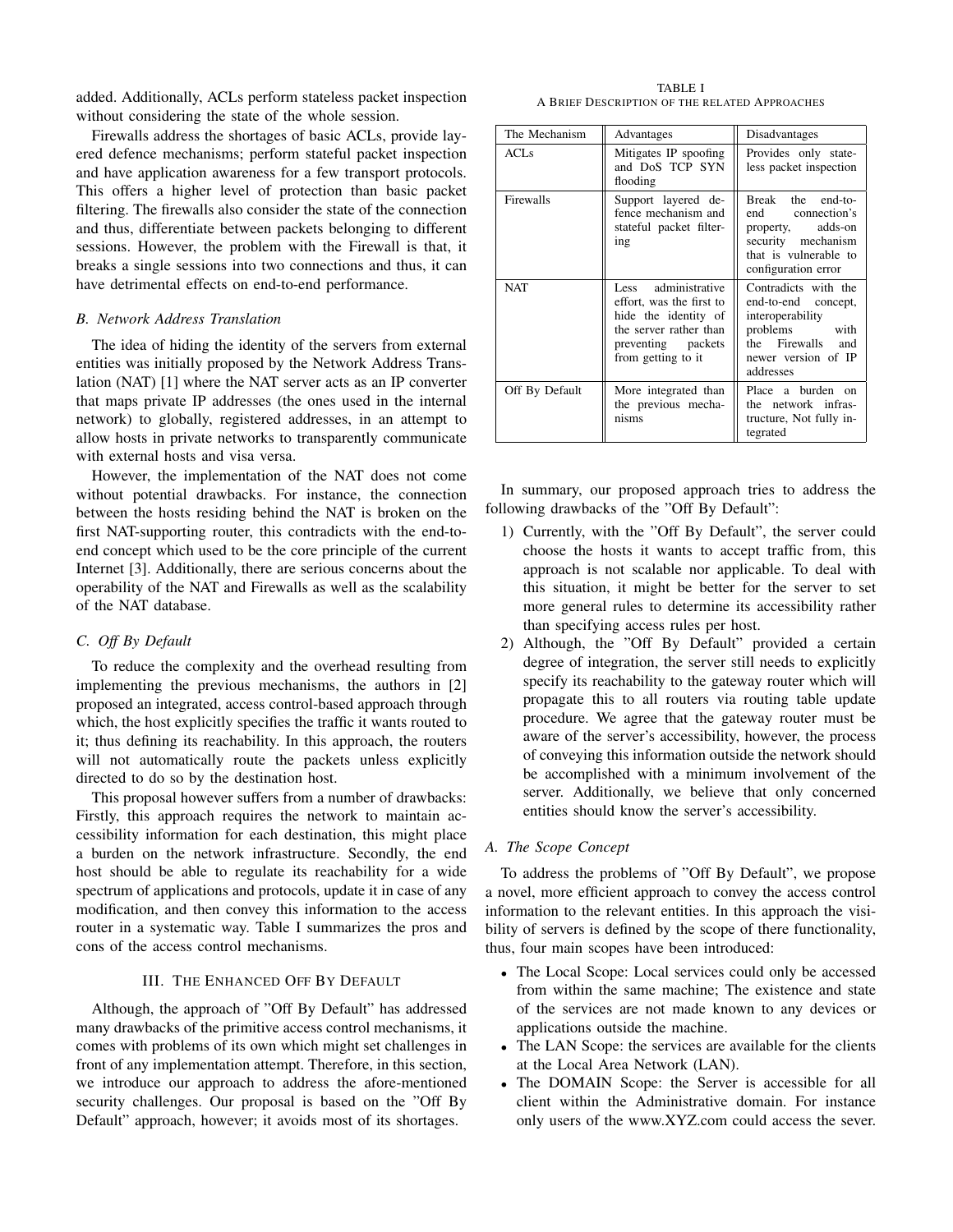• The Global Scope: The service is available and accessible globally for all the clients over the Internet.

In contrast to the "Off by Default" approach where the host itself informs the gateway router about its desired reachability and the router then propagates this information via the routing update procedures, we believe it would be more efficient to launch the accessibility information on a global service such as the DNS thus, the sever needs to include its scope information in the initial DNS registration.

#### *B. A Proposed Model*

The proposed model discusses the case of a corresponding node (CN) trying to contact a remote server. As shown in Fig 1, the model comprises the following entities:

- The Corresponding Node is the host trying to contact the Sever.
- The Source Access Router (SrcAR) is the gateway router of the CN's network, it relays packets to and from the Internet.
- The Source DNS (SrcDNS) is the authoritative naming server of the source network.
- The Destination DNS (DesDNS) is the authoritative DNS of the Server's network.
- The Destination Access Router (DesAR) is the gateway router in the destination network.
- The Server is the node receiving the connection requests

The access router in the destination network is responsible for controlling Server's accessibility based on its scope. We presume that the Server has previously registered itself with its authoritative naming service (DesDNS).

As shown in Fig 1, the transactions, needed for initiating a connection between the CN and the Server are as follows:

- 1) Msg 1: The CN, using the Server's name, asks its authoritative DNS (SrcDNS) for the Server's address. Since this is the first transaction between the CN and the Server, the SrcDNS does not hold any records for the Server and thus, it probes the Server's authoritative DNS (DesDNS).
- 2) Msg 2: Once the SrcDNS gets the Server's informationincluding the scope- from the DesDNS, it returns the Sever's IP address.
- 3) Msg 3: Now since the CN knows the Server's address, it sends a connection request packet with the Server's address in the destination address field.
- 4) Msg 4: When the request gets to the SrcAR, it checks with the SrcDNS for the server's scope. If the the scope indicates that it is accessible by the CN, the SrcAR passes the connection request to the DesAR, otherwise, the packet is dropped.
- 5) Msg 5: The DesAR checks the packet's destination address once again and verifies that it's allowed to go through to the server.

Since the server needs to reveal its scope to the authoritative DNS only at the initial registration, the server's intervention is kept to a minimum. Additionally, unlike "Off By Default", the



Fig. 1. The Connection Model

scope information is provided only to the requesting hosts via explicit DNS request. In "Off By Default", scope information is propagated -via router update- to the neighbour routers, many of which might not be ever involved in setting up a connection to the server, also when the server is globally accessible, the scope information should be available at a global level and this support the argument of using a global service such as the DNS to propagate the scope information. Moreover, in case of modifying the server's scope, there might be a time delay before all the relevant routers are updated via the routing table updates.

However, one major drawback of the proposed model is in transferring the scope information to the access router; for each connection request, the access router (SrcAR) has to explicitly approach the DNS to get the scope information. This is an extra work for the router and it breaks the flow of the communication procedure. Therefore, a more integrated approach to reduce the complexity of this model and eliminate the extra work will be investigated in the following section.

#### IV. AN INTEGRATED SECURITY MODEL

As was highlighted in the previous section, there is a need to launch the scopes in the access routers via an integrated approach. One potential solution might be by dynamically launching the scope information in the router without explicitly referring to the DNS. This could be achieved if we include the server's scope within its address format. In this case, the router will recognize the server's scope by checking its address without consulting the DNS sever. The authors in [4] have proposed a novel addressing scheme which includes a Scope Field (SF) that determines the host accessibility.

#### *A. The New Addressing Scheme*

As shown in Fig 2, the new address comprises 128 bits divided into three portions: a 56-bit Location ID which corresponds to the network address of the IP, it defines the address of the access network to which the MN is attached. The Node ID is a 64 bits long and it uniquely defines the device regardless of the number of the Network Interface Cards (NICs) it might have. an 8 bits long field called NetAdmin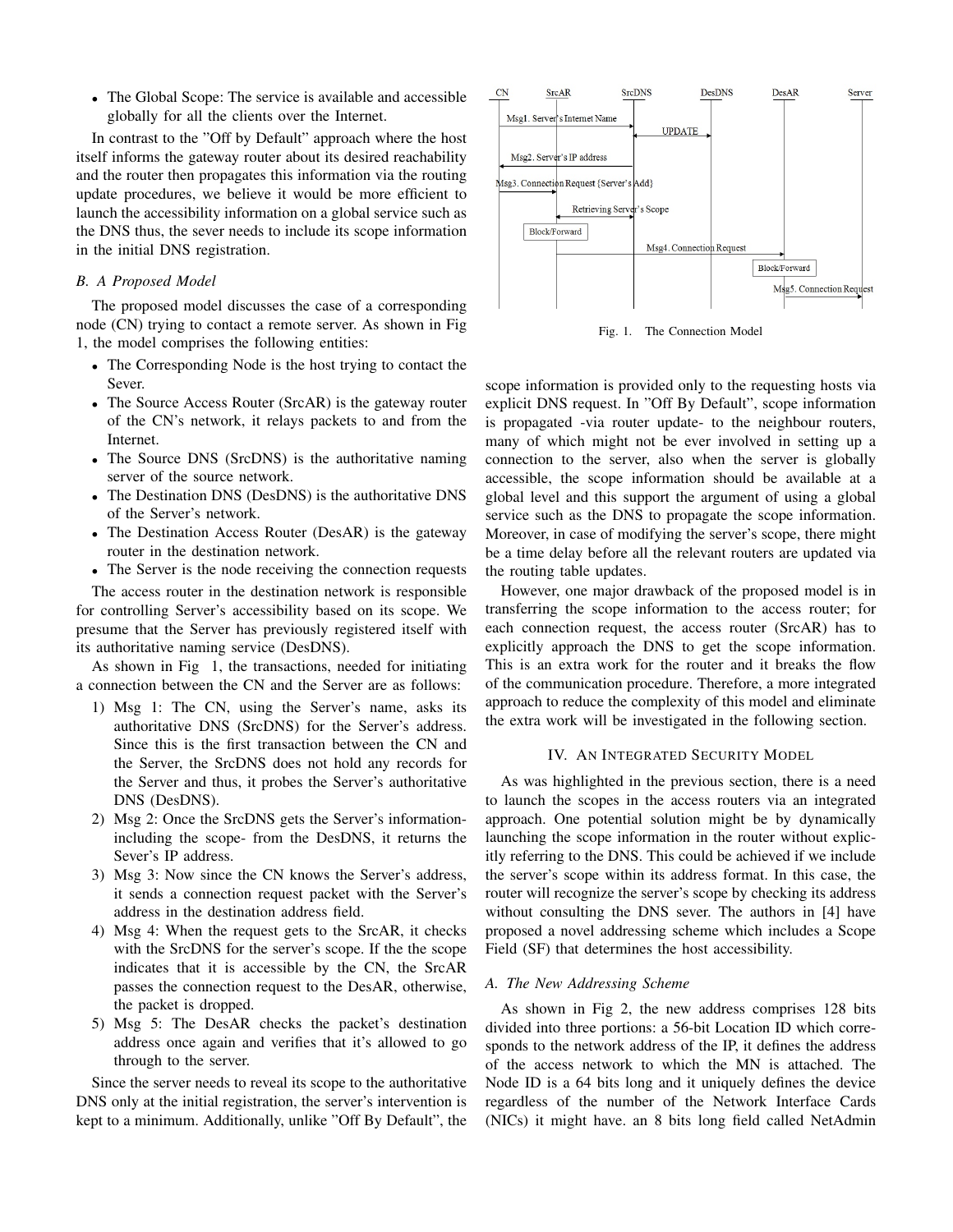



Msg2. Server's Full Address Msg3. Connection Request Checking the Server's Scope Msg4. Connection Request Checking the Server's Scope Msg5. Connection Request

Update

**DesDNS** 

DesAR

Server

Fig. 3. The Integrated Connection Model

and it is responsible for the following network administering tasks:

- *The Scope Field (SF):* is a 2-bit field, responsible for defining nodes' accessibility. So The value 00 represents a local service which could be accessed only from within the same machine, so remote devices will not even know about these services. The value 01, indicates LAN scope in which the node is only accessible by other devices on the same LAN. The value 10 signals that only machines on the same site are allowed to access the server. The value of 11 denotes that the device can be globally accessed.
- *The Static (S) field:* this 1-bit long field indicates that the node is static or mobile.
- *The Multicast (M) field:* when set, this bit indicates that the address represents a multicast group rather than a unicast address.
- *The Interface Number Field (INF):* is a 4-bit field used to address up to 16 virtual or physical network interfaces. Where the address 0 defines any-cast address, 0xF is a broadcast address and 0x1 is the primary interface.

### *B. The Proposed Integrated Model*

As shown in Fig 3, the system comprises the same entities explained in Section III-B, the only difference is that the IP address will be replaced by the new addressing scheme. Also, similar to the previous model, we presume that the server has already registered itself with the authoritative DNS server thus, the DNS knows the server's address which includes the Scope Field (SF). Also, similar to the " Off By default", we presume that the DesAR is aware of the Server's address, however, this is not propagated to other routers.

When the corresponding node (CN) wants to communicate with the server, the connection procedure goes as follows: The CN knows the server's Internet Name (DNS name) so it approaches the DNS to get the server's address. Once the CN receives the full address (Node and Location IDs), it composes a connection request which has the server's address in the destination address field. When this request gets to the router (SrcAR), it checks the SF of the destination address. If

the SF indicates that the server is accessible to the CN, the SrcAR passes the connection request, otherwise, it's dropped by the router. When the request gets to the DesAR, it compares the request's destination address with the Server's address and checks the SF. This procedure mitigates address spoofing attacks; for instance if the CN has changed the scope defined in the SF, the SrcAR will not be able to discover this. However, it will be discovered when the DesAR compares the destination with the server address thus, the request will be dropped on the DesAR.

#### V. INTEGRATION WITH 4G SYSTEMS

Since 4G is an IP-Based environment, it will suffer from most of the IP-specific security vulnerabilities found in the Internet. Therefore, it is possible for the proposed security mechanism to be used to protect the server in 4G systems such as the Y-Comm framework [12] [13].

#### *A. The Y-Comm Framework*

 $CN$ 

**SrcAR** 

Msg1. Server's Internet Name

**SrcDNS** 

Y-Comm is a 4G, communication architecture to support vertical handover for multi-homed nodes in heterogeneous environment. The architecture has two frameworks:

- The Peripheral framework deals with operation on the mobile terminal.
- The Core framework deals with functions in the core network to support different peripheral networks.

As shown in Fig 4, the two frameworks share a common base subsystem consisting of the hardware platform and network abstraction layers. Both frameworks diverge in terms of functionality but the corresponding layers interact to provide support for heterogeneous environments.

To support multi-homed nodes, the Network Abstraction Layer (NAL) contains the drivers of different networks and thus provides a common interface that supports different networking technologies. Additionally, issues such as network operability and overlapping are addressed by this layer.

#### *B. Security in Y-Comm*

The Y-Comm's security approach approach is based on the concepts of an Integrated Security Module (ISM) to protect data and Targeted Security Models (TSMs) which are needed